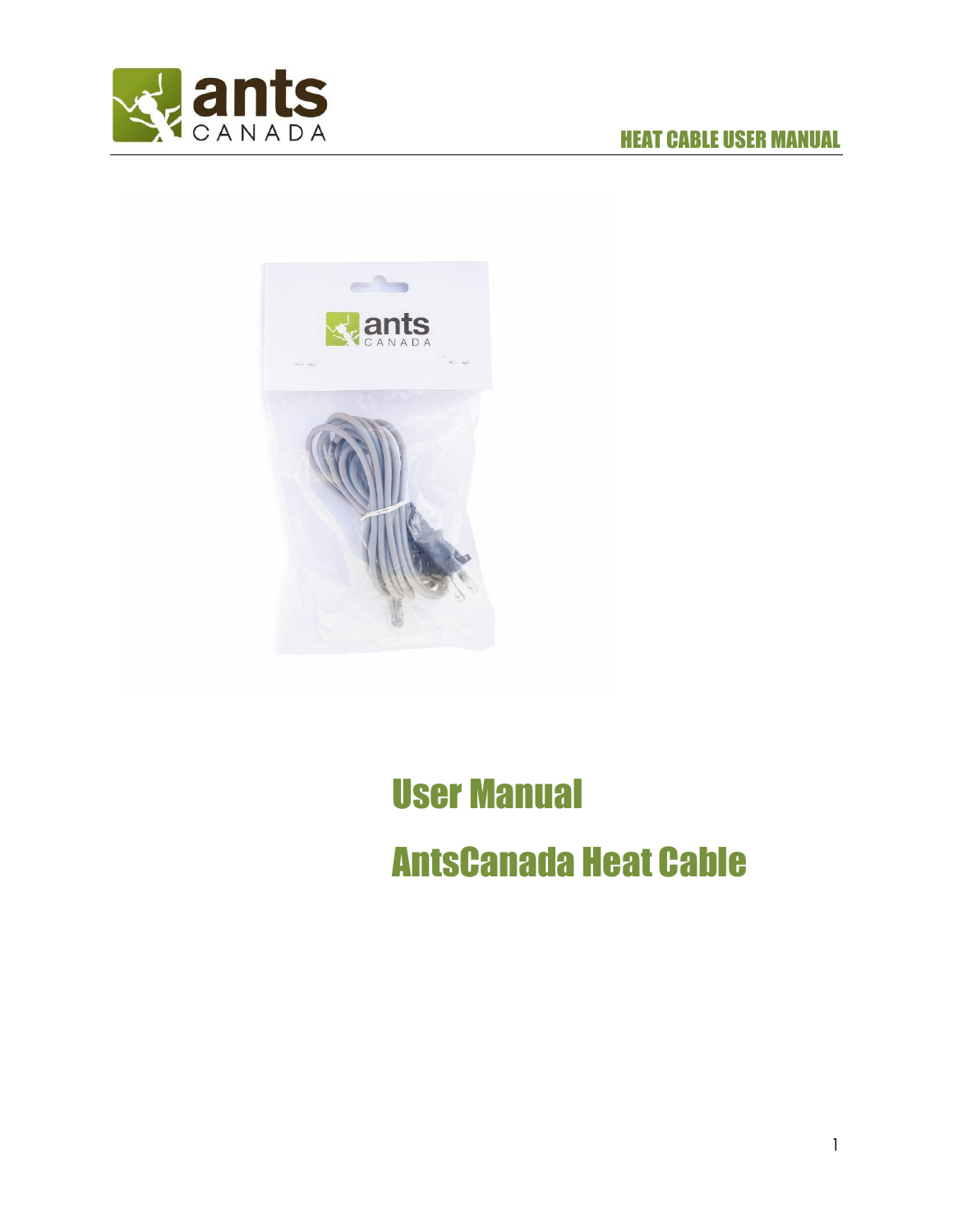

Congratulations on your purchase of the AntsCanada heat cable for your ant keeping needs. The following instructions should be read and followed carefully to ensure that you and your ants are safe as you use your new heat cable. If you have any questions about the proper use of your heat cable, please email our customer support at info@antscanada.com.

### Features

The AntsCanada Heat Cable has the following features:

- 1. Allows you to create a temperature gradient for your ants. This allows the ants to position themselves and the eggs, larvae, and pupae in the most ideal temperature.
- 2. The diameter of the Heat Cable is the perfect size to fit through heat cable holes and tunnels in various AntsCanada formicaria.
- 3. Simple to use. Plug it in and run it through, under or around your formicaria, Outworlds, etc.

## Safety Precautions

PLEASE READ THESE SAFETY PRECAUTIONS AND RETAIN THEM FOR FUTURE REFERENCE IN ORDER TO REDUCE RISKS OF ELECTRIC SHOCK OR OTHER INJURY.

- 1. Do not expose/submerge the plug or cable in water.
- 2. Do not fold, cut, adjust the cable in any way.
- 3. Do not overlap the cable with itself, coil it or run it closer than 2 inches to itself.
- 4. Do not bury the cable in any substrate material within ant gear.
- 5. Do not continue using if the cable or plug is damaged in any way.
- 6. Do not use outdoors.
- 7. Keep out of reach of children.
- 8. Make sure the plug is completely inserted into the outlet.

#### Instructions For Use

The purpose of the AntsCanada Heat Cable is to provide a temperature gradient within the ant nesting space or in the foraging area. The ideal use is to run it along only one side of your formicarium, as opposed to wrapping it around the formicarium entirely.

The first 6 feet of the cable is cold lead. This is to keep the heat away from the outlet. The remaining cable will be heated and can be used to apply heat to one or more of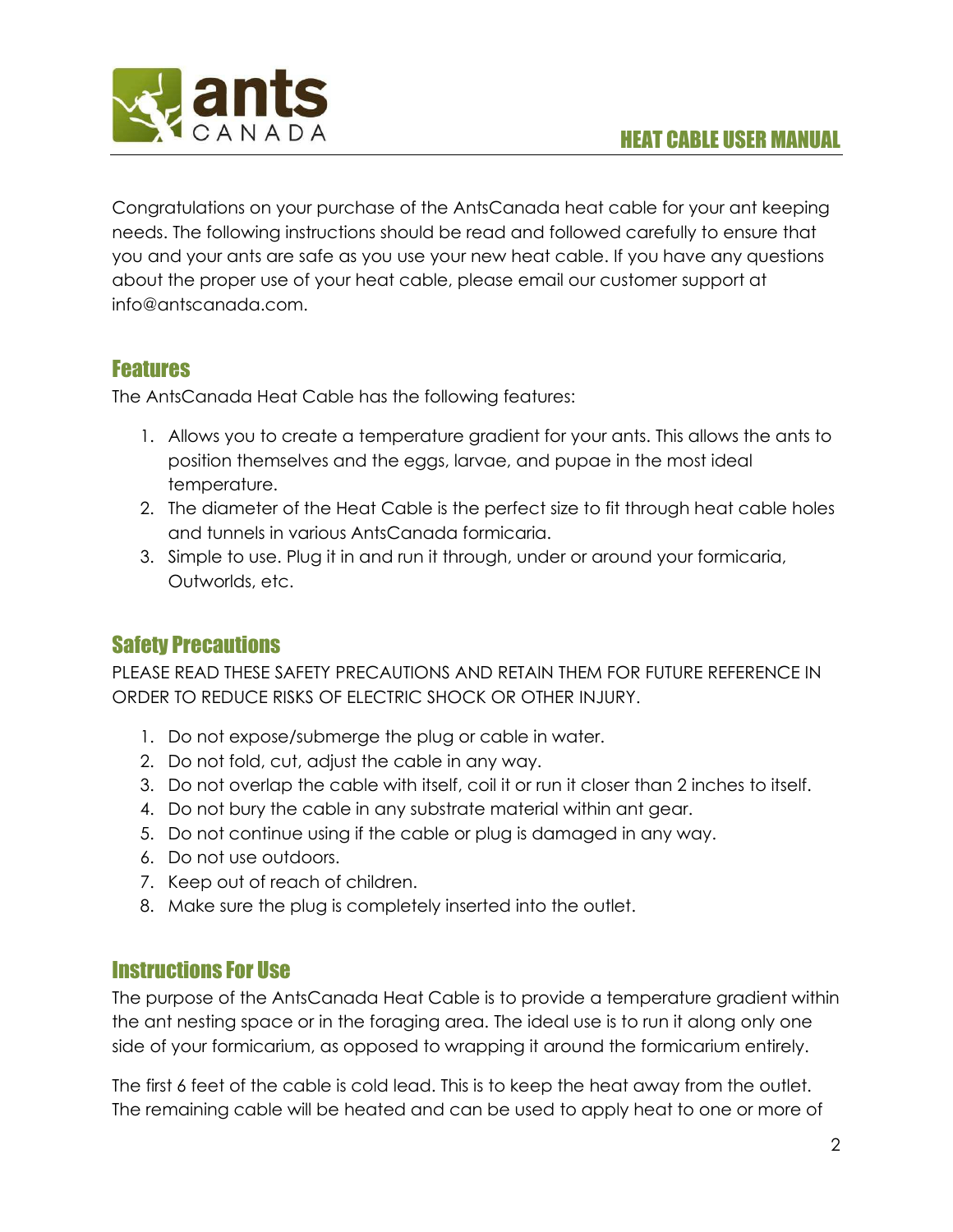

your ant setups. The Hybrid Nest and Ant Tower series of nests have built-in heat cable tunnels as shown here:





Rather than running a heat cable under an Ant Tower, some prefer to wrap a heat cable around the back side of an Ant Tower, looping it around the test tube ports for support as shown below: